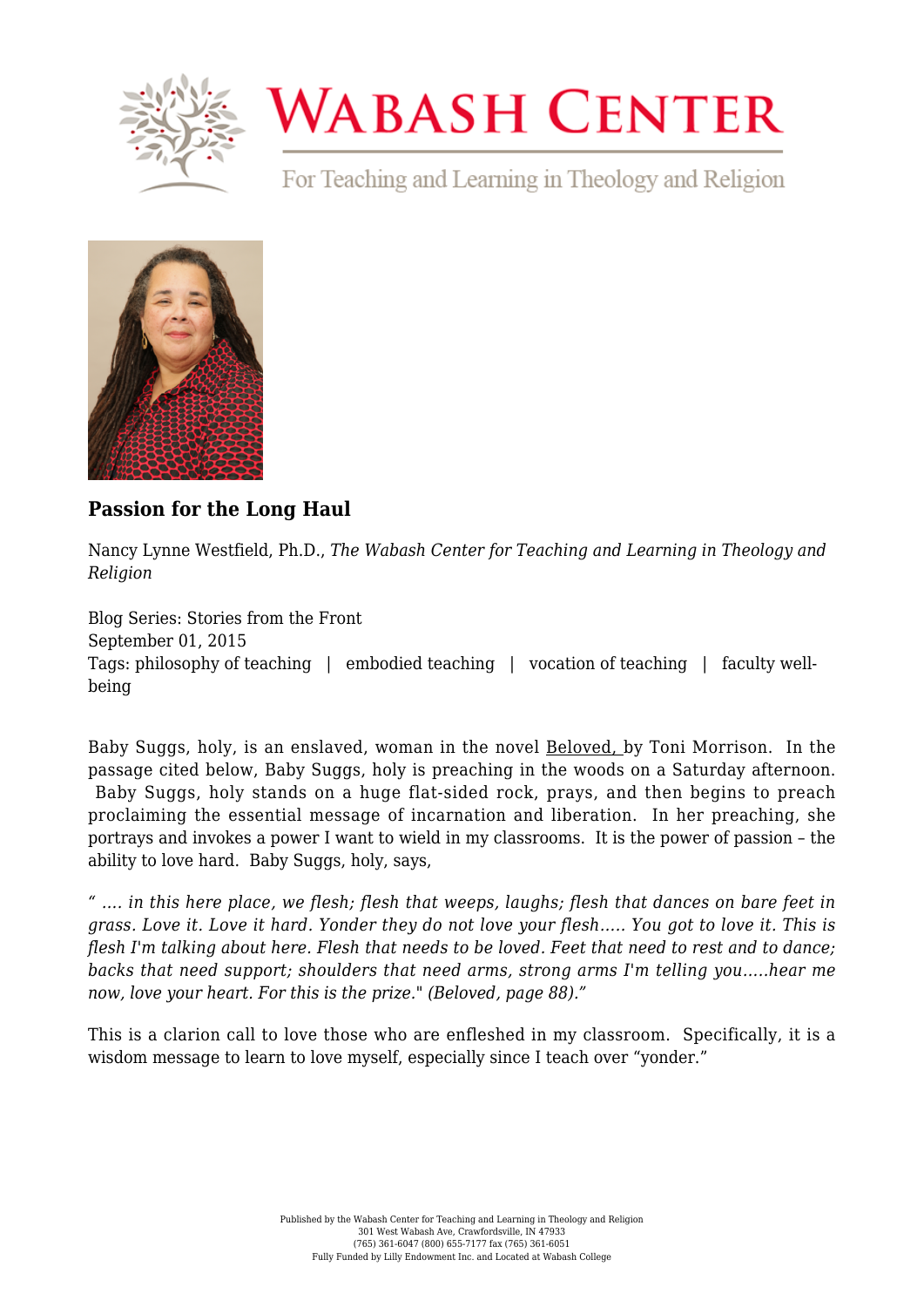Passion helps me teach better – teach for the long haul. When I want to quit, when I get tired,



impatient, or discouraged – my passion allows me to stick it out. Like many people, I began teaching because I was passionate about learning. I love ideas – new and old. I love solving problems and being creative. I want, in the classroom, to right wrongs, to better appreciate beauty, to challenge the status quo and disdain mediocrity. Passion, having not waned, has helped me to move toward these lofty visions.

After years in the field of teaching, it is Baby Suggs, holy and those women like her, who keep my fires kindled. I have only to remember the dreadful experiences of brutality she and the other women endured who lived in a world where flesh was owned by another human being. In the reality of chattel slavery, she dared loving herself. Baby Suggs, holy had the audacity to preach about love in a world where her love was met with children, men-folk and friends routinely sold away. She preaches to love oneself because otherwise there is no one to love you, and you need love.

Loving my flesh, hard in my classrooms gives me leave to openly discuss issues of racism and oppression because flesh is the purveyor of all isms, i.e. racism, sexism, classism, heterosexism, etc. I recognize that my body is not neutral in the classroom. My body, like all bodies, is an indicator of power, authority, and status. It is by viewing my body that students determine (accurately or inaccurately) my race, my class, my gender, my sexual orientation, and, in too many cases, my very worth.

My love of my flesh in my classroom means helping my white students to re-decode/reinterpret the societal messages about the body and the politics of the body which exist within and beyond the classroom. Racist, sexist society has taught them that my African American, female body is a display of such stereotypes as jezebel, superwoman, ghetto fabulous or mammie. Unchecked, their imaginations would work to re-inscribe the presumed status of inferiority upon me. I love my flesh hard when I wade into deep conversations about justice knowing I am educating the oppressor in my own classroom.

Occasionally, my students will be bowled over by my intensity. Some few will complain that my curricular itinerary is "too much" or they will voice their preference for moderation. When the students balk, I recollect the transformative passions of my people. I remember the taking down of the confederate flag this summer from the grounds of the South Carolina state capital. It took years to convince folks that this flag was a diabolical symbol of hatred unsuitable to be flown in places which housed the workings of democracy. The long, tedious